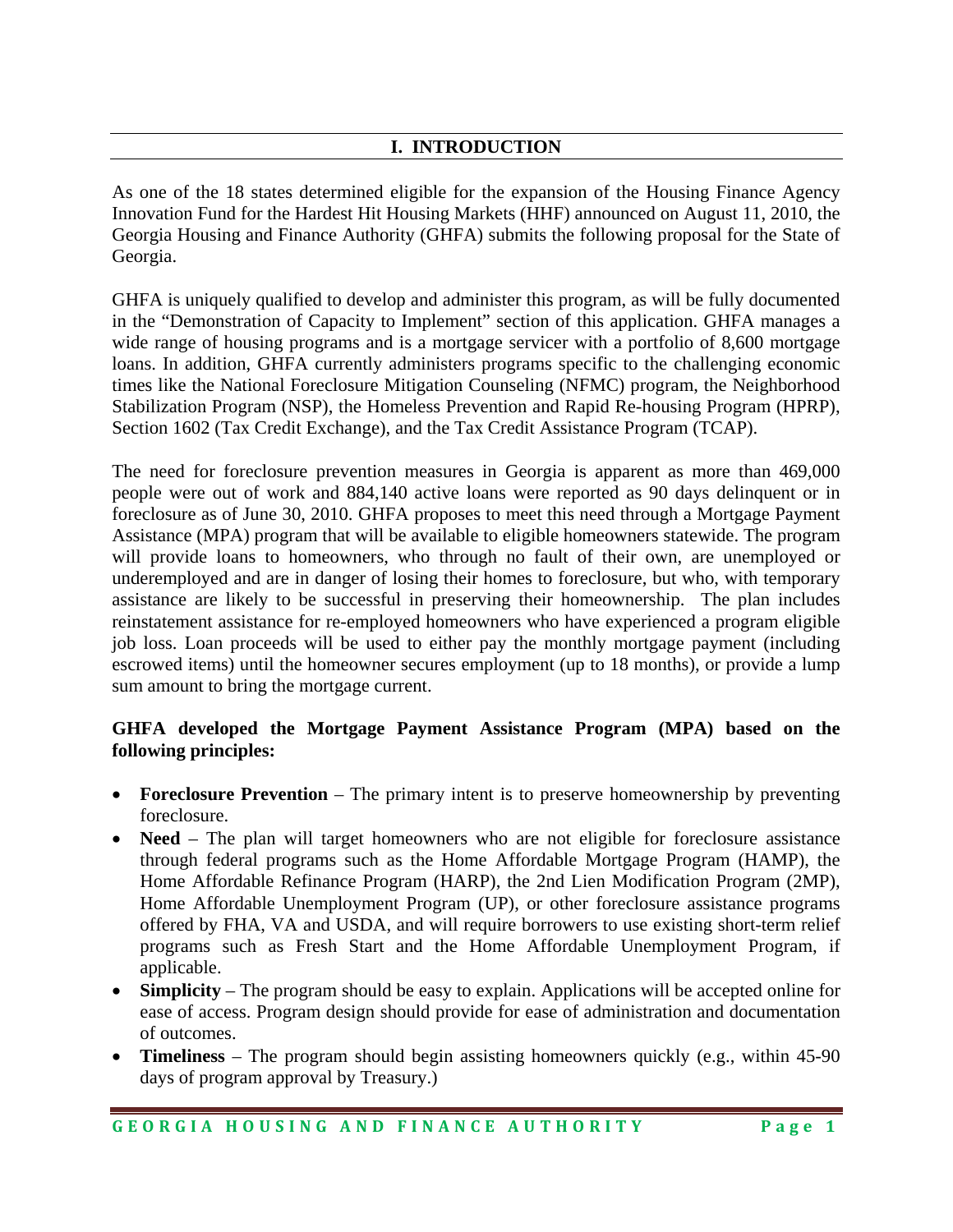- **Scale/Impact** The program should have a measurable impact on the foreclosure crisis in Georgia.
- **Concentration on "Hardest Hit"**-GHFA will partner with mortgage servicers, banks, the Georgia Department of Labor, housing counseling agencies, the Georgia Department of Human Services, the Governor's Office of Customer Service, and other key organizations in order to identify eligible borrowers. Although GHFA will provide fund availability information to the public through statewide media outlets, specific attention will be given to those areas having high concentrations of unemployment and foreclosures.

### **II. PROPOSAL REQUIREMENTS**

### **SECTION II – ITEMS A & B:**

# **OVERVIEW POPULATION SERVED & ALLOCATION METHODOLOGY**

Based on feedback from various partners, mortgage industry representatives, and others, GHFA will focus on the following needs:

- 1. Unemployed homeowners who are unable to make their mortgage payments and are in danger of losing their homes to foreclosure, but with temporary assistance are likely to be successful in maintaining their homeownership.
- 2. Employed homeowners who are delinquent on their mortgage because of a prior job loss who can resume current and future payments without additional assistance, but need onetime assistance to bring their loan current to avoid foreclosure.
- 3. Underemployed homeowners who are unable to make their mortgage payments due to their loss of income, but with temporary assistance are likely to be successful in maintaining their homeownership.

GHFA will consider the homeowners' current household income compared to their housing debt when determining the level of assistance to be provided.

The MPA will be available to homeowners statewide. The MPA will focus on unemployed and underemployed homeowners who are at risk of losing their homes to foreclosure but with temporary assistance during their job search are likely to retain their homes.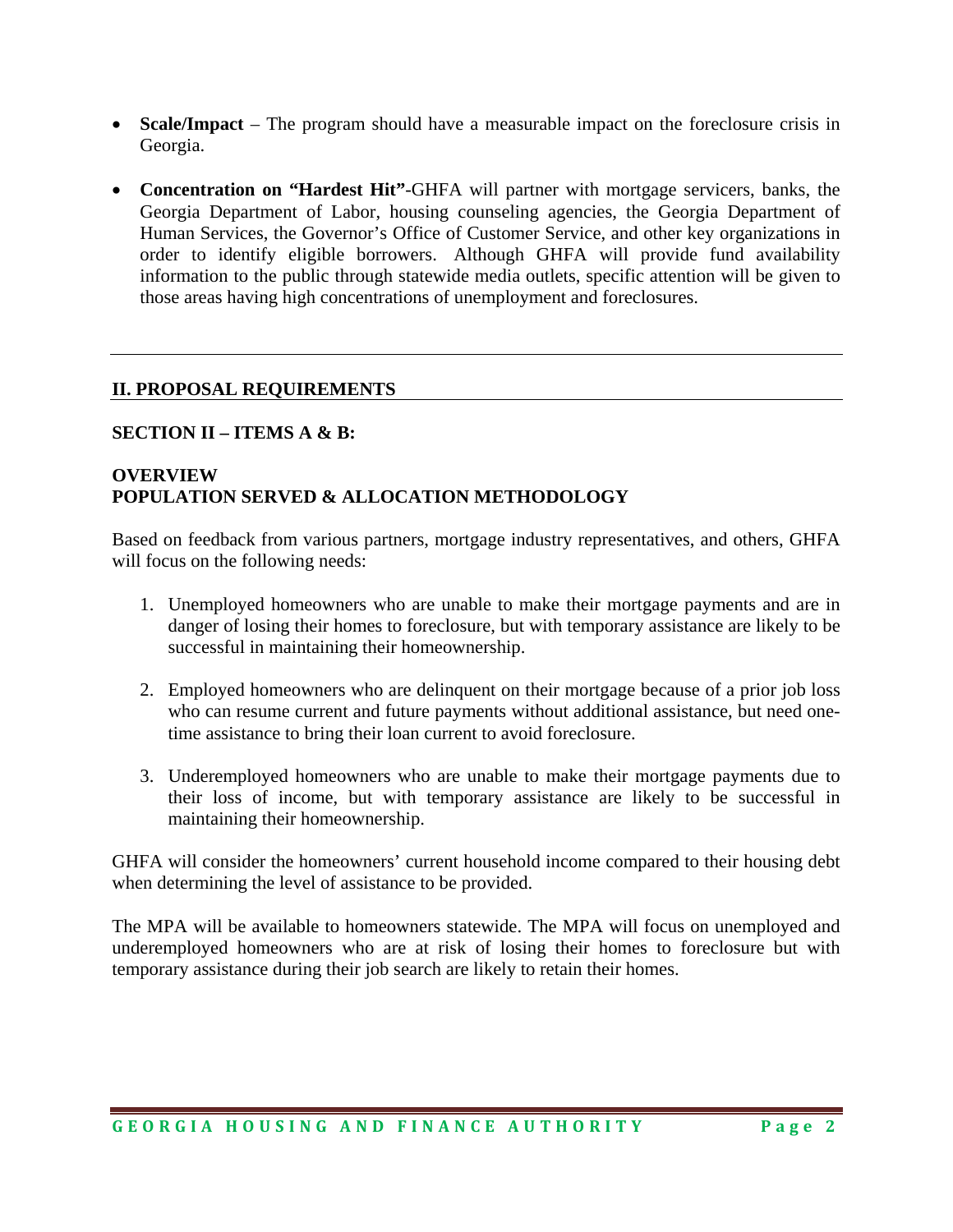The MPA has two types of assistance:

- Short Term Assistance to provide assistance to unemployed or underemployed homeowners while they look for a job, and
- Reinstatement Assistance to assist employed homeowners who need one-time assistance to resolve their delinquency caused by a program-eligible hardship.

The following section describes the proposed program in more detail, outlines the specific goals of the MPA program, and describes how progress will be measured. This section also describes the population that each program will serve, provides a timeline for fund deployment and implementation identifies possible obstacles the program may encounter, and explains how funds will be leveraged by other resources.

# **MORTGAGE PAYMENT ASSISTANCE**

The MPA will assist an estimated **18,625** homeowners who, as a result of involuntary unemployment or underemployment, are unable to make their mortgage payments and are in danger of losing their home to foreclosure. GHFA will provide a 0% interest, non-recourse, deferred-payment, subordinate loan to qualified homeowners to achieve the following goals:

- Provide short-term mortgage assistance to prevent foreclosures for unemployed homeowners while they look for a new job or complete a job training or education program.
- Provide one-time assistance to homeowners who are re-employed but need help to bring their mortgage current.

Georgia has one of the highest unemployment rates in the country. As of June 2010, the unemployment rate was **10.1%,** which translates into more than **469,000** people out of work. June 2010, was the 33<sup>rd</sup> consecutive month Georgia has exceeded the national unemployment rate. Georgia's labor force shrunk by 17,953 in June as long-term unemployed workers lost hope of finding new jobs. This is the largest over-the-month decline in the labor force since May, 2001.

Given the Freddie Mac data indicating that **58%** of delinquencies are triggered by unemployment or curtailment of income, GHFA expects the number of foreclosures in Georgia to remain high until the unemployment rate declines significantly. Most economists do not predict such a decline in unemployment near term.

Most unemployed homeowners either do not qualify for existing loss mitigation programs or cannot find a new job within the assistance programs' timeframes. For instance, the new Home Affordable Unemployment Program, which became available July 1, 2010, will provide a maximum of six months of assistance to eligible homeowners. These homeowners cannot be more than three months behind in their mortgage payments at time of application. However, a substantial number of Georgia homeowners are more than three months behind in their mortgage payments, or they will need more than three to six months to find another job. GHFA's Plan will provide assistance to unemployed homeowners and others suffering a temporary financial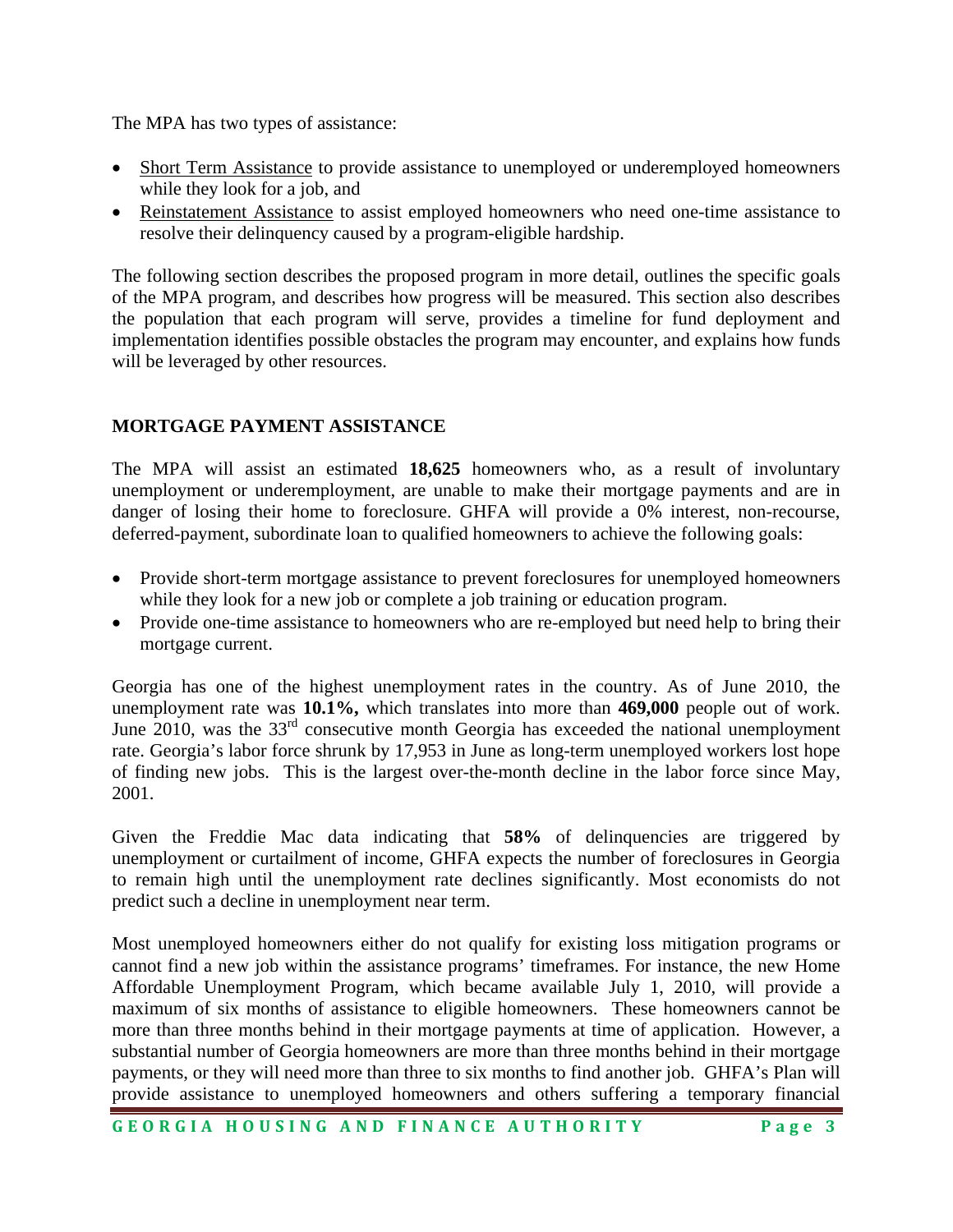hardship. Loan proceeds will be used to pay their mortgage payments and mortgage-related expenses while the homeowners look for a job or train for a new occupation.

The MPA will provide a **0% interest, non-recourse, deferred-payment, subordinate loan** that will be forgiven over five years at a rate of 20% per year. GHFA will use the loan proceeds to pay the homeowner's mortgage and mortgage-related expenses (i.e., property taxes, hazard insurance, and other escrowed items.) These payments will be made directly to the servicer, not to the homeowner. The following types of assistance will be available:

- **Short Term Assistance**: To assist unemployed and underemployed homeowners who may or may not have become delinquent in their mortgage payments after they lost their job, but need temporary assistance with their mortgage payments while they look for a new job.
- **Reinstatement Assistance**: To assist homeowners who are working again and can make ongoing mortgage payments, but need help to bring their mortgage current.

Loan funds are due and payable if the property is sold, refinanced, or no longer owner-occupied (unless otherwise prohibited under applicable federal law). Loans are repayable only from proceeds to the borrower from a sale or refinance. If the property is sold or refinanced and has not increased in equity to the degree necessary to repay the note, all or a portion of the note will be forgiven.

### **Goal**

GHFA estimates **18,625** unemployed homeowners will be assisted over a five-year period. Our projected annual goals for MPA are as follows:

| Year 1 | 9,000 homeowners assisted     |
|--------|-------------------------------|
| Year 2 | 9,500 homeowners assisted     |
| Year 3 | <b>50</b> homeowners assisted |
| Year 4 | <b>50</b> homeowners assisted |
| Year 5 | 25 homeowners assisted        |

GHFA will assist most of the homeowners in years 1 and 2. Years 3 through 5 will be primarily funded with payments received from homeowners assisted in years 1 and 2. Of the \$339,255,819 allocation from Treasury, \$311,972,813 will be used **t**o fund loans under the program. This allocation assumes an average MPA loan amount of \$16,750.

**Measuring Program Success/Progress**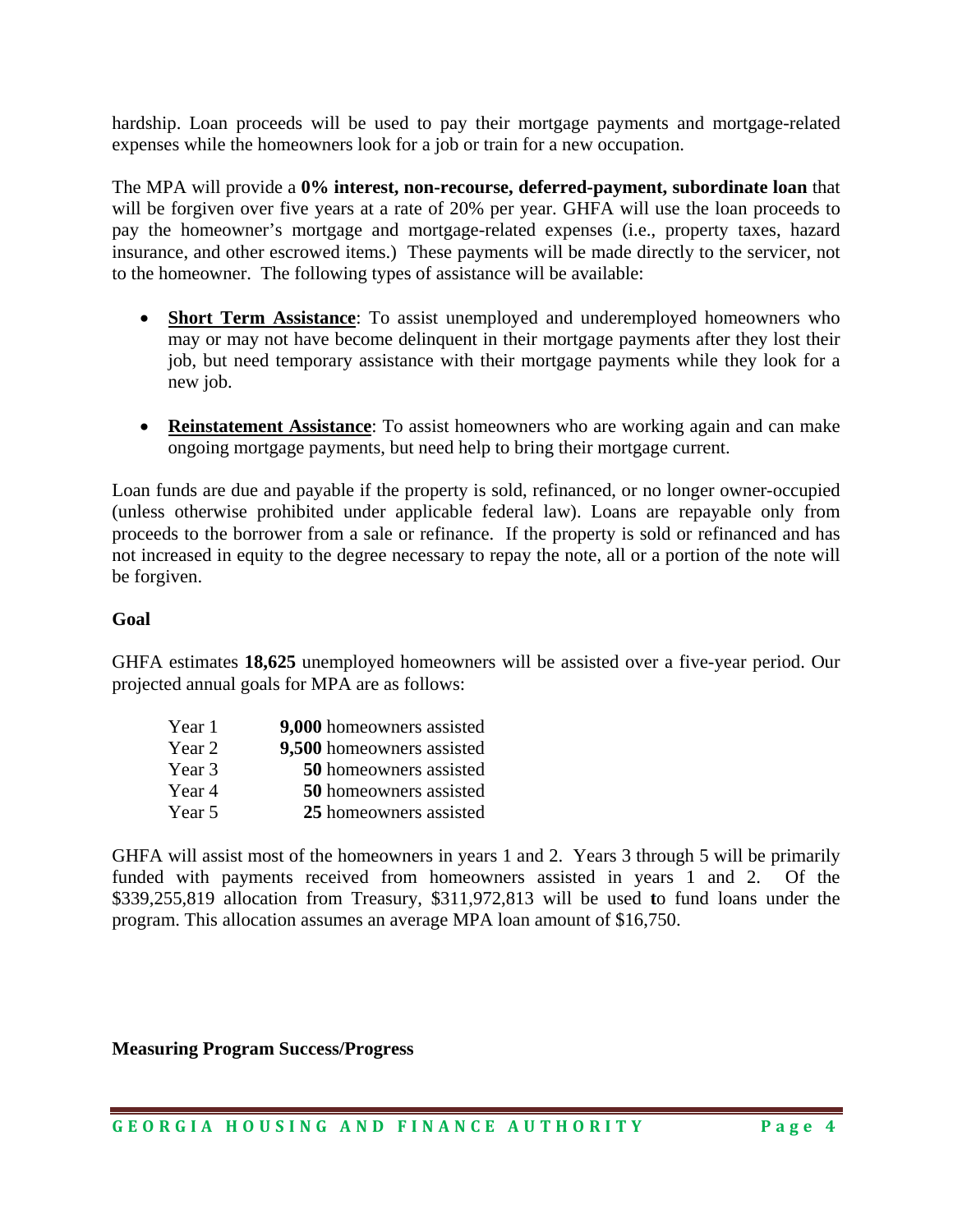Progress will be measured by the total number of homeowners assisted. Success will be measured by the number of foreclosures prevented. GHFA will collect the following metrics:

- Number of homeowners assisted.
- Number of foreclosures prevented for homeowners who were six months or more delinquent and in imminent danger of foreclosure at the time of assistance.
- Number of foreclosures prevented for homeowners who were unemployed for six months or more at the time of assistance.
- Number of homeowners who completed a job search or job training program and secured employment within two months of their assistance ending.
- Number of homeowners who resumed mortgage payments and successfully remained in their home for one to five years after assistance ended.

In addition, GHFA will review performance data collected for Treasury reporting to determine the effectiveness of the program.

### **Target Populations**

The target population for Short Term Assistance is homeowners, who through no fault of their own, are unemployed or underemployed and are in danger of losing their homes to foreclosure, but who, with temporary assistance are likely to be successful in preserving their homeownership. The target population for Reinstatement Assistance is employed homeowners who are able to make their current and future mortgage payments but are delinquent in their mortgage payments due to a period of involuntary unemployment or underemployment.

The program will not target homeowners by income. Rather, the MPA is available to assist homeowners who have combined outstanding mortgage balances of \$417,000 or less. This maximum mortgage amount was determined based on the current Federal Housing Finance Agency (FIFA) conforming loan limit. GHFA expects that the majority of the funds will serve unemployed or underemployed, low and moderate income Georgians.

### **Timeline**

GHFA expects to implement the program within 45-90 days of approval by Treasury. Implementation will include development of the web based portal and preparation of marketing materials, legal documentation, and monitoring tools. The program will last up to seven years with most of the loans made in years 1-5. Servicing will continue through completion.

### **Obstacles**

The greatest obstacle we anticipate is the volume of applications to be reviewed and loans to be delivered. GHFA will need to develop our systems and processes to manage the volume of applications and loans. GHFA intends to stagger the release of funds to enable all homeowner requests to be processed in a reasonable turnaround time.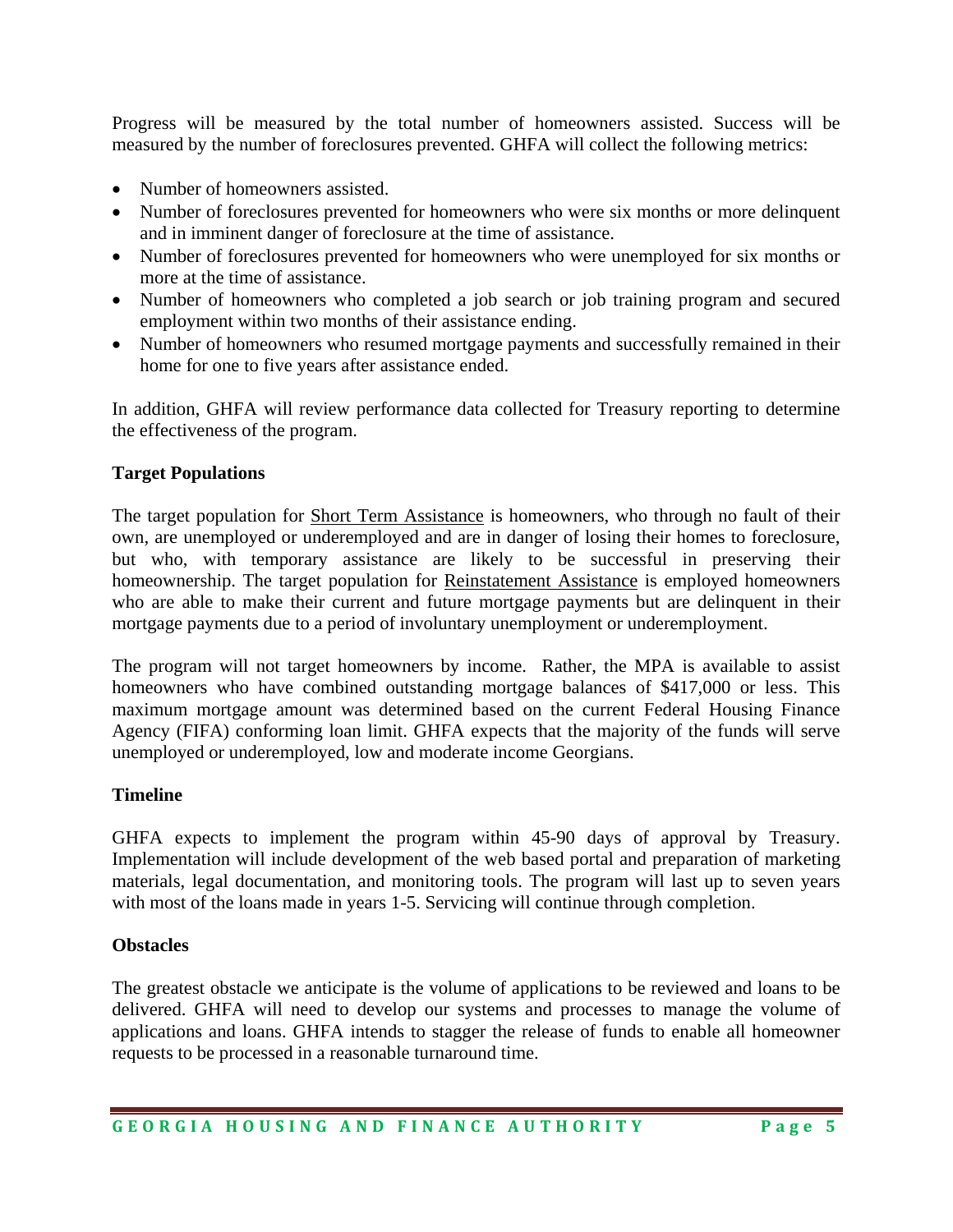GHFA is exploring ways to streamline the approval, closing, and payment documentation processes in order to efficiently handle the volume of requests. We plan to use a web-based portal to receive, underwrite, and track applications electronically. We are currently reviewing systems already developed and ready to support HHF from application through reporting.

## **Leveraging of Other Resources**

The proposed MPA builds upon the expertise of the GHFA staff and our expertise in current loss mitigation processes with our servicing group.

MPA will provide assistance to unemployed homeowners who do not qualify for the new Home Affordable Unemployment Program, available July 1, 2010 (e.g., who are more than three months behind, need more than six months to find a job, or do not currently receive unemployment assistance.) The MPA will also complement the ongoing Home Affordable Modification Programs offered by Treasury and FHA. With assistance from MPA during the unemployment period, the homeowner is more likely to qualify for a modification and/or afford their mortgage payments at the conclusion of the assistance.

Any funds returned according to established program guidelines will be used to assist additional homeowners through December 31, 2017. After December 31, 2017, the funds will be returned to Treasury.

# **SECTION II - ITEM C DEMONSTRATION OF CAPACITY TO IMPLEMENT**

The Georgia Department of Community Affairs (DCA) was created in 1977 to serve as an advocate for local governments. On July 1, 1996, the Governor and General Assembly merged the operations of the Georgia Housing and Finance Authority (GHFA) with the Department of Community Affairs. Today, DCA operates a host of state and federal grant programs; serves as the state's lead agency in housing finance and development; promulgates building codes to be adopted by local governments; provides comprehensive planning, technical and research assistance to local governments; and serves as the lead agency for the state's solid waste reduction efforts. DCA partners with communities to help create a climate of success for Georgia's families and businesses.

GHFA is the Housing Finance Agency (HFA) for the State of Georgia and, as such, receives affordable housing funds from many sources both public and private. Funding sources include, but are not limited to: Federal Low Income Housing Tax Credits, State Low Income Housing Tax Credits (LITHC), HOME, American Recovery and Reinvestment Act (ARRA) funds, Section 1602 Tax Credit Exchange, Tax Credit Assistance Program (TCAP), Neighborhood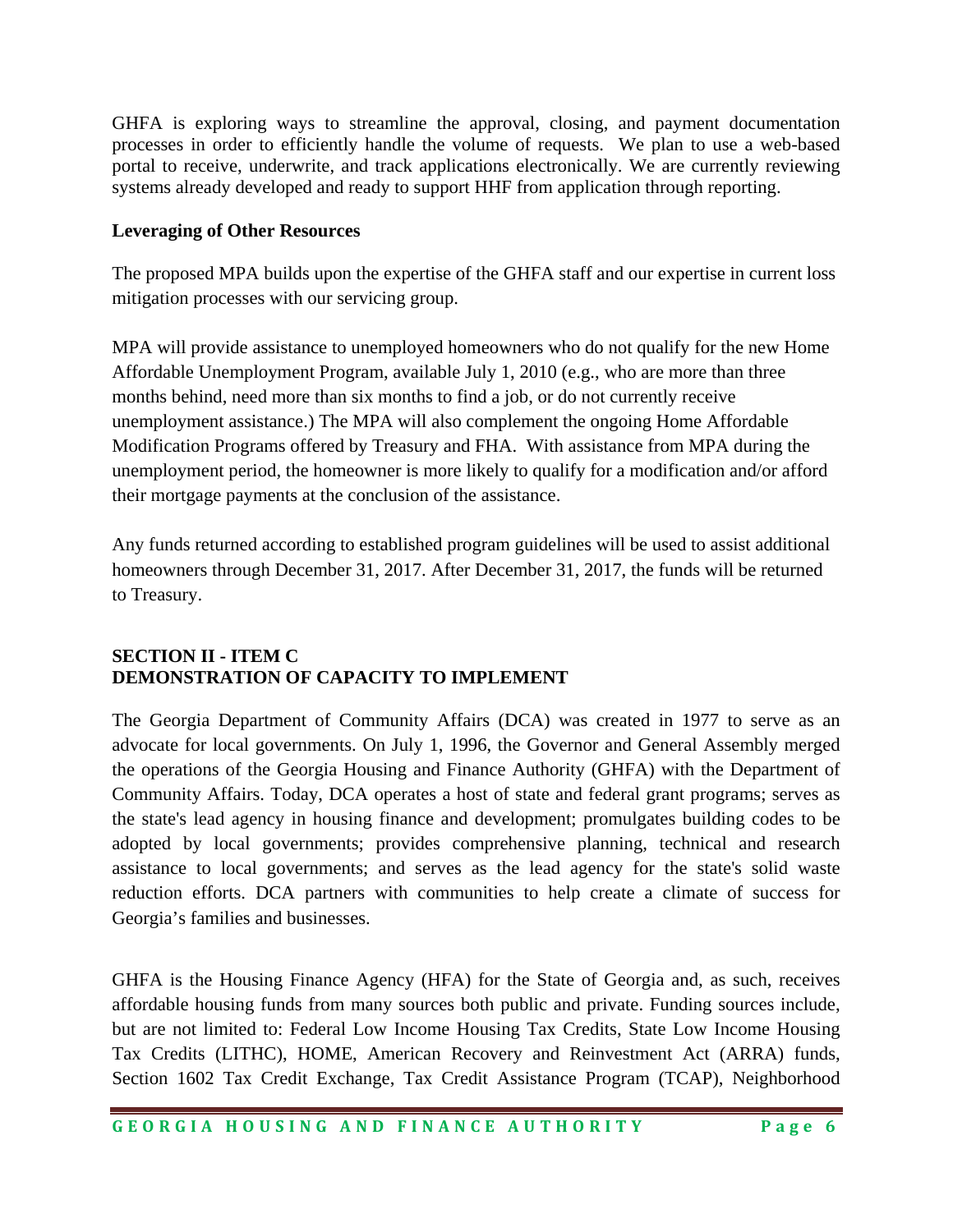Stabilization Program (NSP), and Shelter-Plus Care Rental Assistance. GHFA is the statewide issuer of mortgage revenue bonds to fund the Georgia Dream Homeownership Program.

The GHFA Housing Finance Division is divided into three offices, the Office of Affordable Housing, the Office of Homeownership and, the Office of Special Housing Initiatives.

The Office of Homeownership administers the Georgia Dream Homeownership Program. This program has helped over 97,000 Georgian's obtain safe, decent, affordable housing by funding \$2.47 billion in low interest first mortgage loans originated by local lending partners and funded by the issuance of mortgage revenue bonds. These loans were made more affordable with \$48 million in zero interest down payment assistance loans funded primarily from the state's allocation of federal HOME funds. State Home Mortgage is the primary servicer for the Georgia Dream Homeownership Program and currently services 7,900 mortgage loans. In addition to State Home Mortgage, GHFA contracts with Bank of America, Regions Bank, SunTrust Mortgage, and Chase for the servicing of our portfolio. Since 2004, the Office of Homeownership has successfully completed grant requests and received an annual allocation of funds from the HUD Housing Counseling Grant Program. These funds, in combination with GHFA matching funds, are disbursed to sub-grantees for pre-purchase, post-purchase, and foreclosure counseling. From July 2004 to June 2010, Home Buyer Education partners provided counseling to 22,493 families. Additionally, in 2008, GHFA was awarded the first of four rounds of counseling funds from the NeighborWork's National Foreclosure Mitigation Counseling (NFMC) Program. When Round 4 is completed in December of this year, GHFA will have received \$2,244,866 in NFMC counseling funds. At the completion of Round 2 in June 2010, 7,249 families had received foreclosure mitigation counseling as a result of this funding.

In 2009, GHFA received an allocation of Neighborhood Stabilization Program 1 (NSP1) funds enacted from the Housing and Economic Recovery Act (HERA). Through administration of the NSP1 funds, GHFA has helped to stabilize communities hit by foreclosure by leveraging its federal financial resources with private investment dollars. New housing opportunities have been made available to low and moderate-income residents, particularly the elderly population and residents with special needs. GHFA has committed to allocate over \$22 million of NSP funds to help stabilize neighborhoods or areas of greatest need throughout the state. These resources have been leveraged with private equity through the Low Income Housing Tax Credit (LIHTC) Program. GHFA has used its resources to target foreclosed or vacant properties through several different strategies. One of those strategies was a zero-interest down payment loan program administered by the Office of Homeownership which provided \$14,000 to an eligible home buyer for the purchase and repair of a foreclosed property as a primary residence. By the September 3, 2010, funding deadline, GHFA will have provided this down payment assistance to over 527 buyers of vacant, foreclosed properties transformed to homeownership by \$7.9 million in Neighborhood Stabilization Program Funding.

GHFA has administered both the LIHTC and HOME programs since the programs' inception. The Community HOME Investment Program (CHIP) competitively provided \$4.1 million in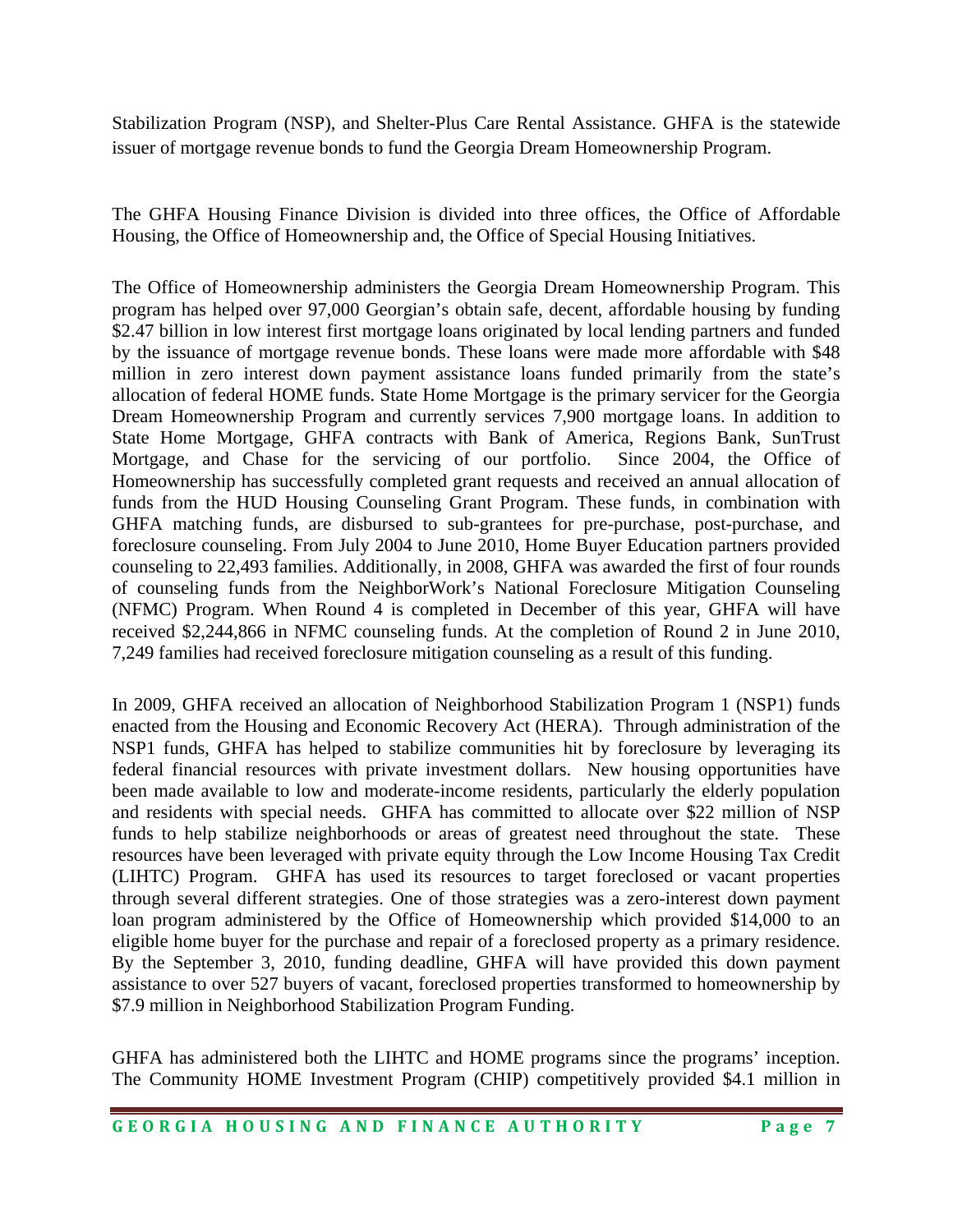FY2010 to 15 non-entitlement local governments for rehabilitation and down payment assistance. The Single Family Development Program seeks to expand the supply of affordable housing by providing gap financing in the form of builder and home buyer subsidies. In FY2010 Community Housing Development Organizations (CHDO's) were awarded over \$13.4 million in HOME funds for the production of 119 units of special needs housing. GHFA also manages the State Housing Trust Fund for the Homeless, which provides grants to non-profit organizations and local governments for the operation of emergency shelters, transitional housing, and essential services for the homeless.

GHFA has a long standing track record of successful development of affordable multifamily housing. As the allocating agency for the federal low income housing tax credit program, Georgia has successfully allocated all of its federal allocations since the program's inception. Between 2000 and 2007, GHFA received applications for 437 project sites. From those applications, 210 projects were selected for funding. Selected applications resulted in the funding and development of 18,527 units of housing with approximately 6,750 in rural areas and 11,777 in urban areas. The funding produced 6,673 units developed specifically for senior citizens. These projects were awarded over \$100 million of tax credits and GHFA closed on construction and permanent loans totaling over \$106 million. Fiscal year 2009 federal tax credits were approximately \$20 million. In the past twelve months GHFA has developed and implemented two new programs: Tax Credit Exchange Program (Tax Credit Exchange) and Tax Credit Assistance Program (TCAP) under the stringent regulations and timeframes established in the American Recovery and Reinvestment Act (ARRA). As of July 31.2010 GHFA has committed over \$178 million or 91% in Section 1602 Exchange funding for 31 projects, and is currently on pace to reach the February 2011 milestone of disbursing over \$13 million of TCAP funds.

GHFA is also one of the 10-member Georgia HAP Administrators which conducts performancebased contract administration for HUD as well as provides professional services to the affordable housing industry. As the performance-based contract administrator, Georgia HAP Administrators (GHA) must audit federally assisted properties to ensure that they are in compliance with their contract and all program requirements. GHA conducts this work in accordance with HUD performance standards for approximately 900 federally assisted properties.

The Georgia Department of Community Affairs/GHFA administers the Housing Choice Voucher (HCV) Program in 149 of the 159 counties in Georgia. This program provides 16,000 rental vouchers annually to help low-income Georgian's obtain decent, safe, and affordable housing.

GHFA has business processes in place to receive and disburse federal and state funds to minimize the risk for fraud, waste, abuse, or mismanagement of funds. There is a separation of duties between the program groups who underwrite and approve the loans and the finance group that accounts for and disburses the funds.

The management team of GHFA and key staff are extensively trained in both technical and leadership skills. GHFA has a seasoned staff of experienced underwriters, business development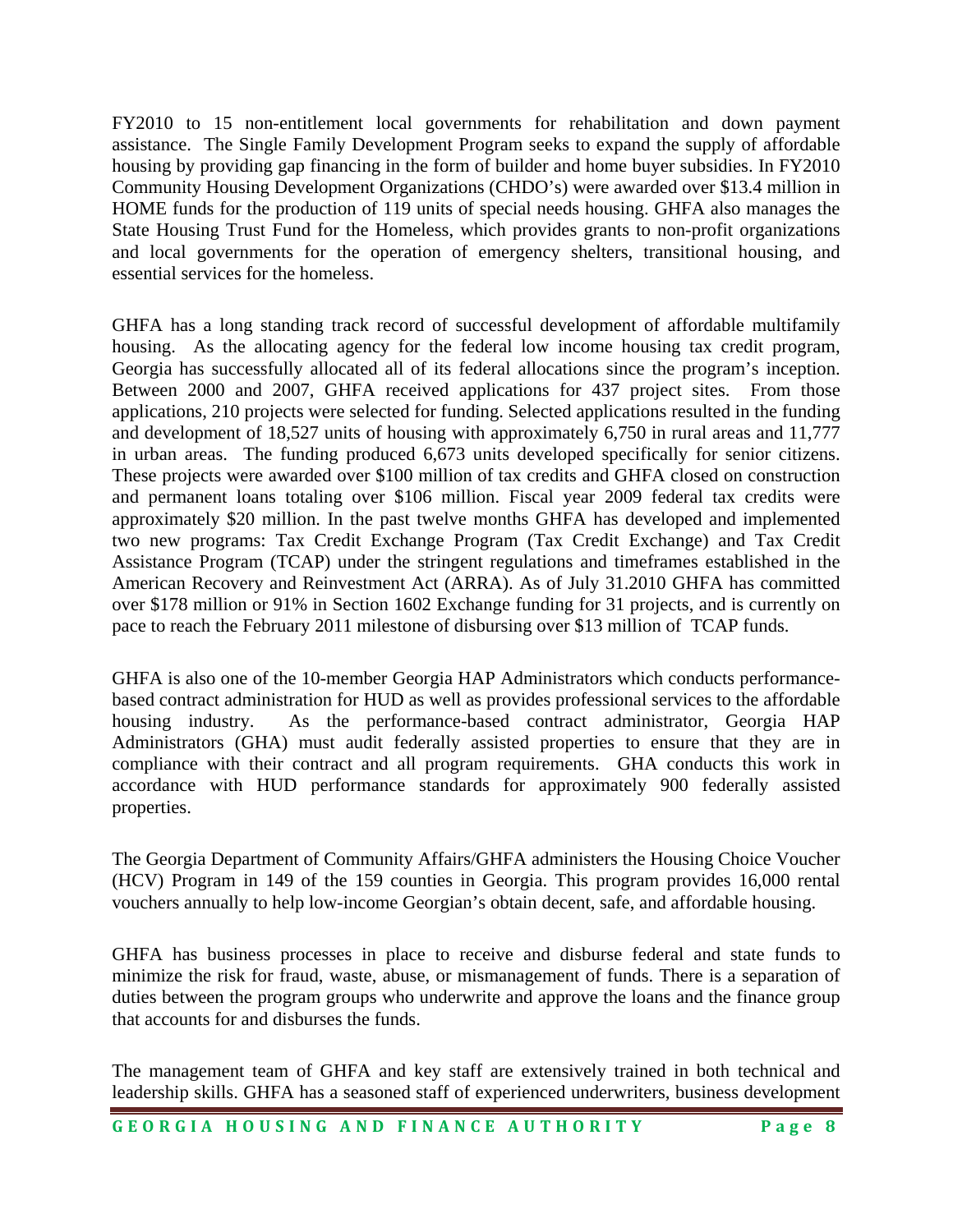personnel, closing, and asset management staff. Board members, senior leadership team members, and office directors participate in ethics training jointly presented by the Siegel Institute for Leadership, Ethics and Character, and the Southern Institute for Business and Professional Ethics. The Human Resources Manual includes the Governor's Executive Order regarding ethics, and the Administrative Procedures Manual addresses internal controls. Senior leaders personally promote legal and ethical behavior. Senior leaders identify leaders and potential leaders who are then enrolled in the Georgia Leadership Institute's (GLI) presupervisory, supervisory, and middle management training.

# **QUALIFICATION AS AN ELIGIBLE ENTITY**

In accordance with the HHF Guidelines for HFA Proposal Submission for Unemployment Programs published by the US Department of Treasury, each recipient of funding from the HHF must qualify as an "Eligible Entity". This is a "financial institution" as that term is defined in the Emergency Economic Stabilization Act. The State of Georgia has determined that a nonprofit corporation of the Georgia Housing and Finance Authority (GHFA), GHFA Affordable Housing, Inc., is an Eligible Entity for the purposes of the Hardest-Hit Fund initiative.

As evidenced by O.C.G.A § 50-26-1 et. seq., GHFA is established and regulated by the State of Georgia. It is a body corporate and politic which is an instrumentality of the state, a public corporation performing an essential governmental function and is not a state agency (O.C.G.A § 50-26-5(a)). GHFA has the power to receive funds from Treasury (O.C.G.A § 50-26-17(d)), enter into contracts (O.C.G.A § 50-26-8(a)(34)) and operate independently of any principal state department (O.C.G.A § 50-26-5(b)). GHFA also has the power to incorporate nonprofit corporations as subsidiary corporations for the purpose of carrying out any of the powers of the authority and to accomplish any of the purposes of the authority (O.C.G.A. § 50-26-8(a)(27)). Nonprofits established by GHFA are corporations, a public body, a political subdivision of the state and an instrumentality of the state  $(O.C.G.A. \S 50-26-8(a)(27))$ . The powers of GHFA are vested in a Board of Directors. GHFA is subject to various provisions of state law, including the Open Records Act (O.C.G.A. § 50-18-70 through 50-18-76), the Open Meetings Act (§ 50-14-1 through 50-14-6) and Code of Ethics (O.C.G.A § 45-10-3 through 45-10-5). In addition, GHFA is a self-supporting organization and not a constituent part of the state budget. The debts and obligations of GHFA are not the debts and obligations of state government. State law requires annual and periodic audits and reports (O.C.G.A. § 50-26-15).

GHFA Affordable Housing, Inc., established in 1990, is incorporated separately from state government itself. Given that a GHFA nonprofit has the power to carry out any of the powers of the authority and to accomplish any of the purposes of the authority (O.C.G.A. § 50-26- 8(a)(27)), GHFA Affordable Housing, Inc. can receive funds from Treasury in respect to the Hardest-Hit Fund, can enter into contracts and can work with GHFA in implementing the State's Plan.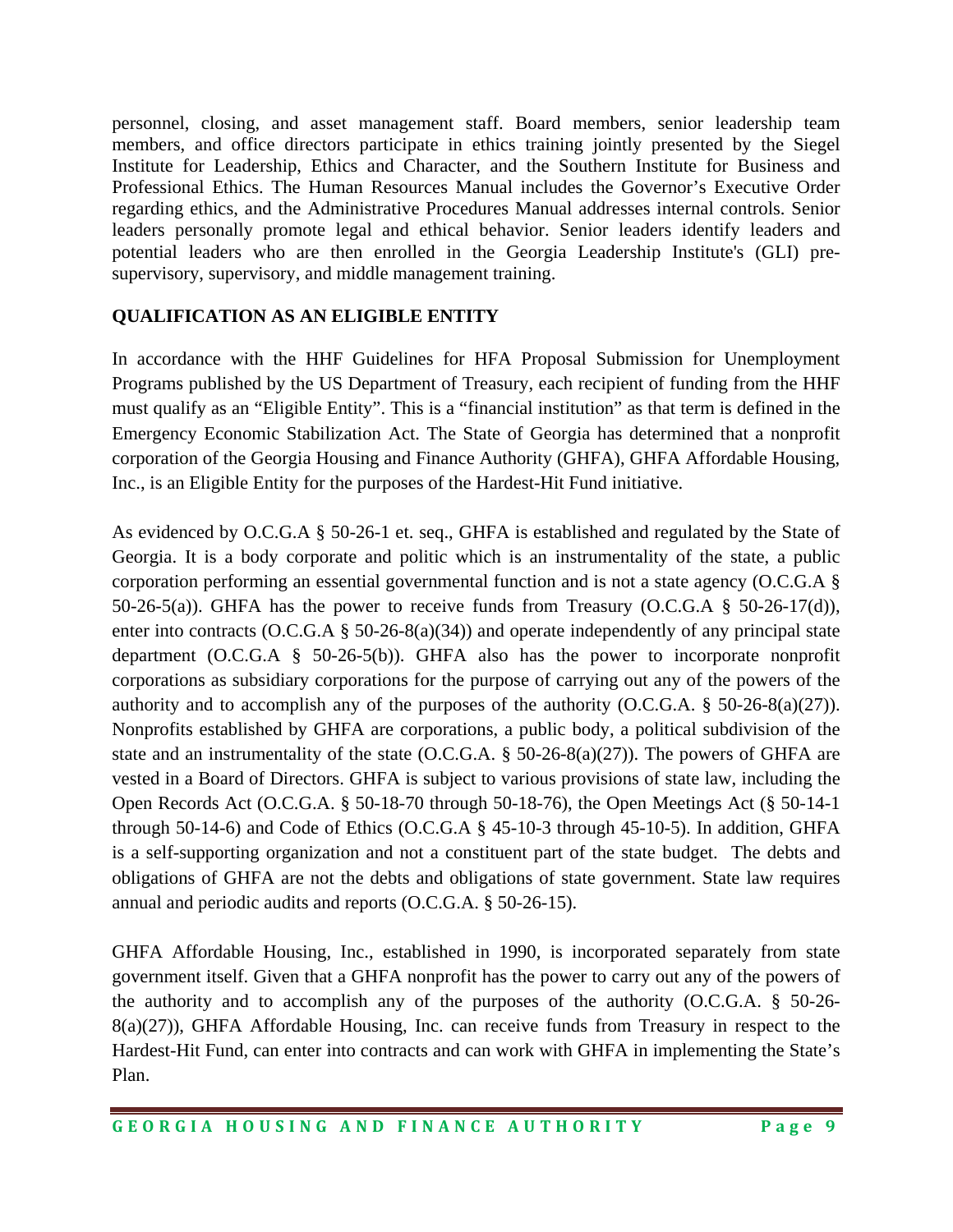### **KEY LEADERSHIP of GHFA**

**Mike Beatty,** Commissioner of DCA and Executive Director of GHFA and GHFA Affordable Housing, Inc. Governor Sonny Perdue appointed Mike Beatty to serve as Commissioner of the Georgia Department of Community Affairs in June 2003. Known for his leadership skills in education, business and government, Commissioner Beatty's background provided him a unique perspective of the challenges facing our state's local communities.

Prior to his service as DCA Commissioner, Mike Beatty worked as an educator and businessman. As an educator, Commissioner Beatty taught history and coached football for eight years in Northeast Georgia schools. As a businessman, he and his wife Judy started and operated several small businesses, including a poultry and cattle farm.

His initial government service was as an elected leader. As a state legislator, Commissioner Beatty served northeast Georgia in both the state House of Representatives and the state Senate. During his tenure in the Georgia General Assembly, his hard work on numerous issues was recognized by his constituents and several organizations, including the Georgia Family Council and the Georgia Bureau of Investigation.

**Carmen Chubb**, Deputy Executive Director of the Authority and Assistant Commissioner for Housing of DCA; Director of the Single Family Housing Office within the Housing Finance Division of DCA from August 1998 to October 2002; Loan Portfolio Manager of the Authority from 1995 to August 1998; Loan Accounting Manager of the Authority from 1992 to 1995; Servicing Supervisor of the Authority from 1991 to 1992. Previously Loan Servicing Specialist and Customer Service Representative, Anchor Savings Bank, FSB (1988-1991). B.A., University of Georgia.

### **SECTION II - ITEM D STAFFING & BUSINESS PARTNERS**

To implement the Hardest Hit Fund programs, GHFA will leverage the expertise of existing personnel, outside contractors, and external partners. GHFA will hire staff for the overall management and implementation of the MPA program.

### **Internal Staffing**

• HHF Director – The director will be responsible for all aspects of the program, including policy development and relationships with external partners.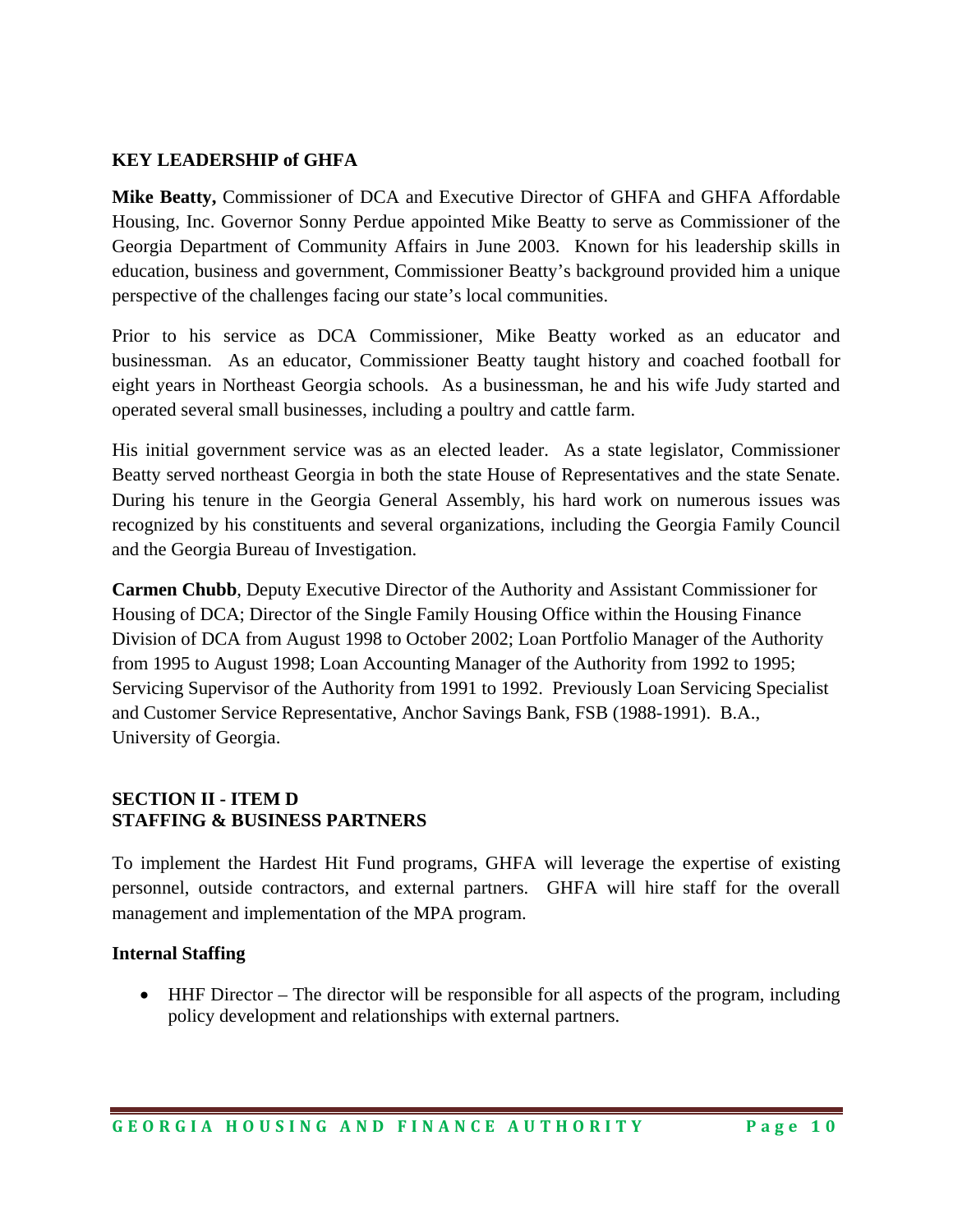- HHF Program Manager The manager of this new department will be responsible for managing the day to day operations of the Georgia HHF including staffing, program delivery, reporting, and compliance. This position will report to the HHF Director.
- Servicing Supervisor (1) This position will report to the HHF Program Manager and will supervise the work of the loan servicing specialists.
- Servicing Specialists (6 plus temporary staffing) The Servicing Specialists will set up the new loans in the servicing system, make monthly payments to the mortgage loan servicer(s), and will follow-up regularly with the homeowner to review the status and eligibility of each program participant.
- Underwriter Supervisor (1) This position will report to the HHF Program Manager and will supervise the work of the underwriters.
- Underwriters (temporary staffing) The underwriters will review files for program eligibility, assistance amounts, and regulatory compliance.
- Loan Processors (1 plus temporary staffing) The loan processors will gather all documents necessary to support the homeowners' eligibility for the MPA and deliver complete files to the underwriter. The position will communicate with the homeowner to obtain any documents necessary to clarify eligibility concerns.
- Customer Service Specialists (2 temporary staffing) This position will handle escalated calls transferred from our call center and calls received directly by GHFA.
- Closers (1 plus temporary staffing) The closers get loans ready for closing, prepare documents for the closing attorneys, and are responsible for providing servicing with the documents they need in order to set up the loans in the servicing system. The closers also ensure the proper recording and receipt of deeds.
- Administrative Assistant (1) The Administrative Assistant will provide support for all of the staff in the HHF Department.
- Quality Control Specialists (2) This position will report to the DCA Quality Control Supervisor and will be responsible for ensuring that all work done under the HHF Program meets legal and regulatory guidelines.
- Investor Accountant  $(1)$  This position will report to the HHF Program Manager and is responsible for all accounting and reporting of financial transactions for the HHF Program. Responsibilities include establishing procedures for ACH payments to loan servicers, tracking and balancing program funds, administrative expenses, and monthly reconciliation of general ledger transactions.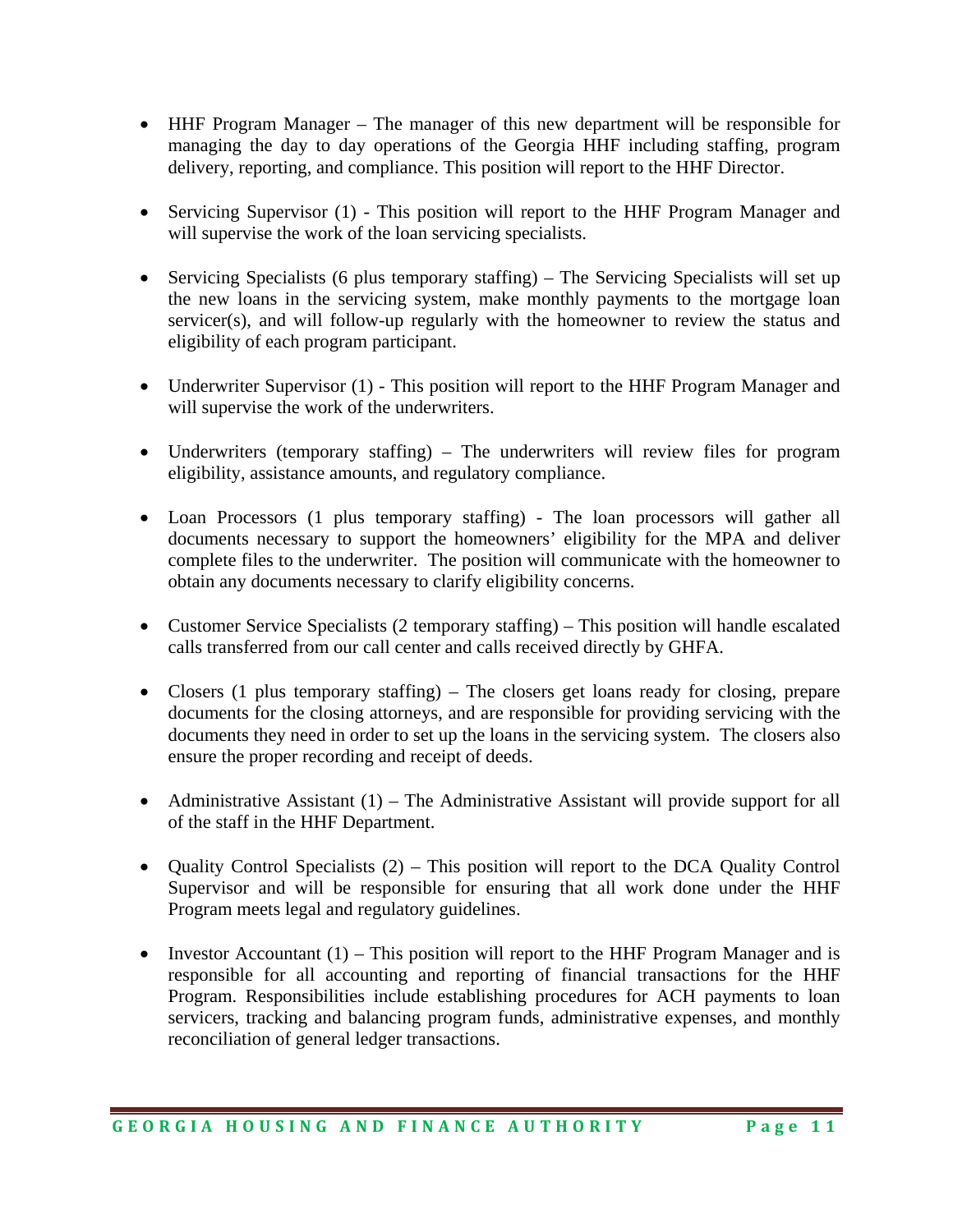### **OUTSIDE CONTRACTORS:**

- Mortgage servicing system We plan to develop or contract for a mortgage servicing system to service the loans made under the HHF Program.
- The Governor's Office of Customer Service (OCS) Call Center We plan to contract with OCS to handle the large volume of calls we expect to receive. We will provide the call center with answers to Frequently Asked Questions (FAQs). Any questions that the call center cannot answer will be forwarded to our internal Phone Support Specialists.
- Customer Intake System We will contract for a web based intake system that will allow potential customers to complete an on-line application for the program. The applications will be processed and reviewed by GHFA.
- Closing Attorneys We will use our existing Special Assistant Attorneys General (SAAG) network. These law firms have been selected, appointed, and retained by the Attorney General of the State of Georgia to assist GHFA with mortgage related legal work. They will do the title work and close the loans for the HHF Program.

### **External Partners**

• GHFA will partner with mortgage servicers, banks, the Georgia Department of Labor, housing counseling agencies, the Georgia Department of Human Services, the Governor's Office of Customer Service, and other key organizations.

### **SECTION II – ITEM E: ADMINISTRATIVE EXPENSES**

GHFA has budgeted \$27,283,006 to cover estimated costs over the term of the program. These costs include salary, marketing, auditing, intake, and technology. For additional information on staffing projections, please see Exhibit B on page 20 for a complete breakdown of Administrative Expenses.

# **SECTION II – ITEM F:**

# **RISK MANAGEMENT/FRAUD PREVENTION**

GHFA will implement a quality control plan to assure compliance with the Program, to guard against errors, omissions and fraud, and to assure that swift and appropriate corrective action is taken. A detailed quality control review sheet will be developed to audit the activities from underwriting through post closing. In addition, a separate quality control review sheet will be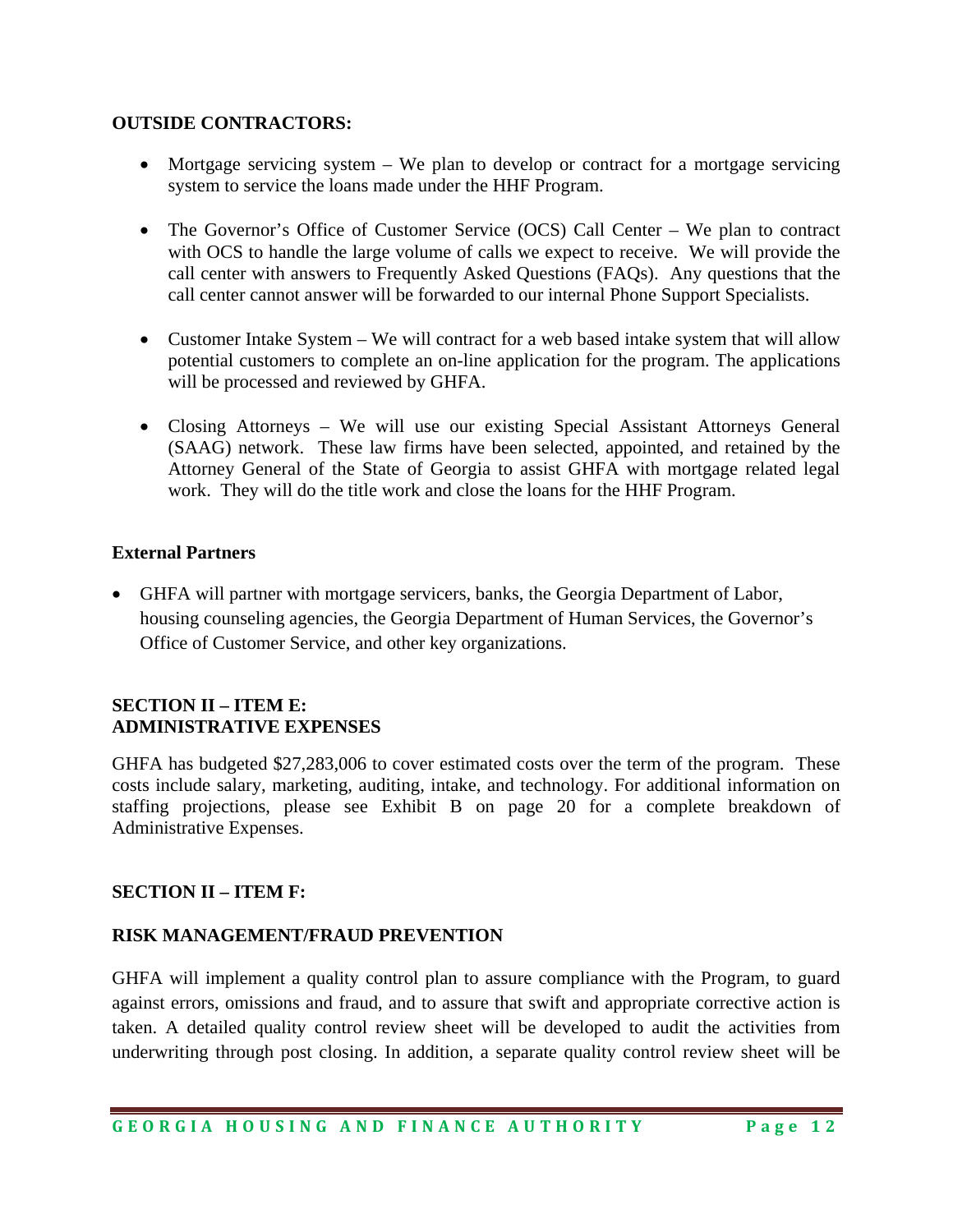developed for the servicing of the loan. Also, GHFA will service the loans originated with the Hardest Hit Funds.

GHFA will review each loan before closing and will conduct the following activities before any funds are released:

- Underwriting of each loan
- Borrower eligibility criteria
- Property/loan criteria
- Program exclusions
- Verification of the borrower's identity at closing

A complete quality control audit will be performed on a percentage of closed loans each month. The audit will include an independent verification of all aspects of the program requirements. The audit will help ensure that the Program is in full compliance with all federal, state, and local laws, including, but not limited to, the Equal Credit Opportunity Act and the Fair Housing Act. The servicing of the loan will also be audited based on industry standards.

The quality control department will continually review for internal control prevention and detect weaknesses that could result in fraud, waste, and/or abuse of funds. The department will recommend process improvements and necessary controls to make the process more efficient. GHFA will hire a qualified quality control professional to manage this function.

# **SECTION II – ITEM G: COMPLIANCE AND MONITORING**

GHFA will comply with all requirements under EESA and will accomplish compliance oversight, internal controls, and fraud prevention through several resources. Policies, procedures, and internal controls required to implement the MPA will be modeled on processes that are already in place and operating as intended.

Our existing quality control review covers at least a ten-percent sampling of the loans purchased by GHFA during the month by each participating lender. The quality control review encompasses a complete file review, from origination to post closing, with the primary focus on compliance with secondary market underwriting standards, insurer guidelines, and GHFA policies and procedures. In each case, the file is reviewed for accuracy and completeness, based on a quality control review sheet that is edited and revised, as needed, to incorporate any changes in guidelines or procedures. GHFA management and GHFA participating lenders are notified of the findings and any required corrective action.

GHFA will implement a quality control plan to assure compliance with the Program, to guard against errors, omissions and fraud, and assure that swift and appropriate corrective action is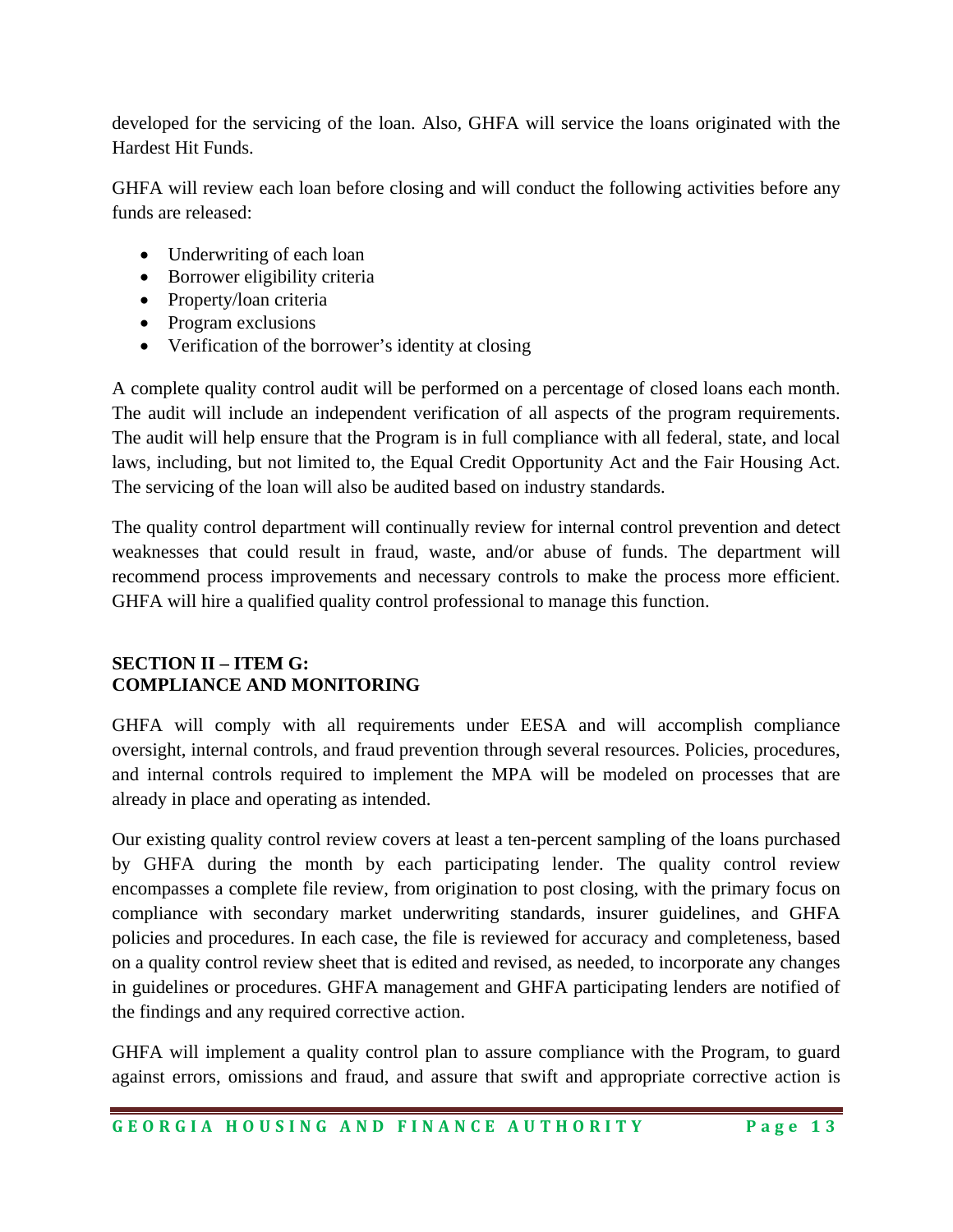taken. Detailed quality control review sheets will be developed to audit the activities from underwriting through post closing. In addition, separate quality control review sheets will be developed for the servicing of the loans.

A complete quality control audit will be performed on a percentage of closed loans each month. The audit will include a review of the above referenced items as well as ensuring each loan meets Program guidelines. The audit will help ensure that the Program is in full compliance with all federal, state, and local laws, including, but not limited to, the Equal Credit Opportunity Act and the Fair Housing Act. The servicing of the loan will also be audited based on a percentage.

The quality control department will continually review for internal control prevention and detect weaknesses that could result in fraud, waste, and abuse of funds. They will recommend process improvements and necessary controls to make the process more efficient. GHFA will hire qualified quality control professionals to perform this function.

GHFA maintains an accounting procedure manual for its major processes, which includes case management, receivables, servicing, accounts payable operations, and grants management. The staff reviews these processes annually to ensure proper policies, procedures, and segregation of duties are in place to minimize the possibility of fraud, illegal acts and violation of the provisions of contracts, and to ensure compliance with grant agreements.

An audit is performed after each fiscal year (June  $30<sup>th</sup>$ ) by GHFA's independent audit firm. This audit encompasses a financial and compliance examination of the basic financial statements, supplementary information, and compliance reports in accordance with the laws and/or regulations of the State of Georgia, which include requirements for the minimum scope of the audit. The financial and compliance audit covers federal, state, and local funding sources in accordance with generally accepted auditing standards: Government Auditing Standards; the Single Audit Act of 1984; the Single Audit Act Amendments of 1996; the provisions of OMB Circular A-133, Audits of State, Local Governments, and Non-Profit Organizations; the State Single Audit Implementation Act; and applicable laws and regulations.

The independent audit firm also compiles a certified Cost Allocation Plan at the end of each fiscal year in accordance with OMB Circular A-87, which establishes the principles and standards for determining both direct and indirect costs for federal cost-based awards. GHFA establishes timesheet codes for each federal and state program. All of the employees complete a monthly timesheet recording the amount of time worked on each program as well as administrative duties. The timesheet data as well as other factors are used to allocate the costs of the various programs. GHFA has cost centers (projects) that track all eligible operating expenses directly associated with a federal or state grant. GHFA plans to use the cost allocation to substantiate the costs for the Hardest Hit Fund.